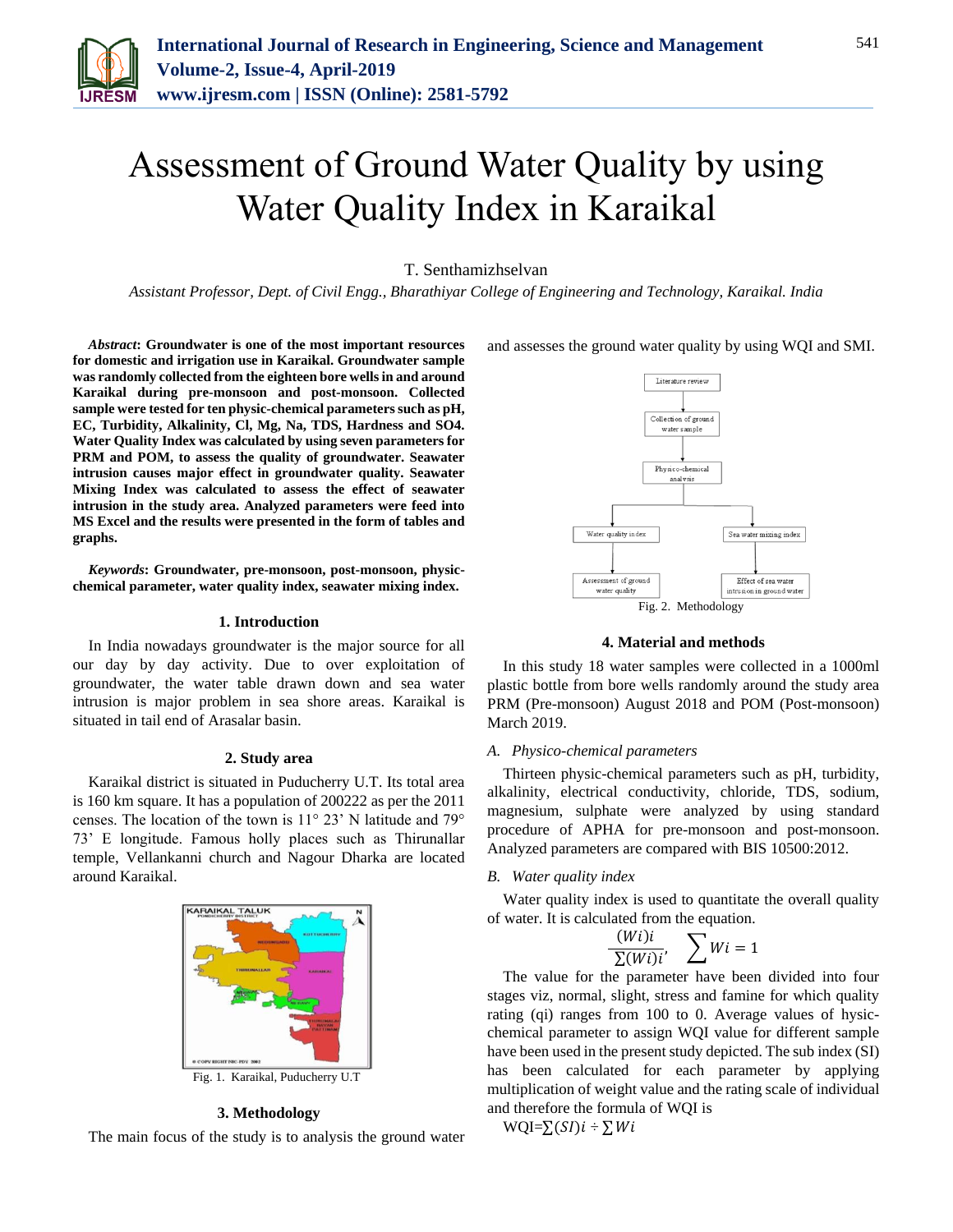

So WQI =  $\sum$  (*qi wi*) as w<sub>i</sub>=1

|                | Table 1                       |                    |  |  |  |  |  |
|----------------|-------------------------------|--------------------|--|--|--|--|--|
|                | Details of groundwater sample |                    |  |  |  |  |  |
| Sample No.     | Latitude & Longitude          | <b>Village</b>     |  |  |  |  |  |
| A1             | 10.594N, 79.494E              | <b>POOVAM</b>      |  |  |  |  |  |
| A2             | 10.591N, 79.4924E             | <b>VARICHEKUDY</b> |  |  |  |  |  |
| A <sub>3</sub> | 10.585N, 79.501E              | THIRUVATTAKUDI     |  |  |  |  |  |
| A <sub>4</sub> | 10.575N, 79.493E              | <b>KOTTUCHERRY</b> |  |  |  |  |  |
| B1             | 10.9733N, 79.774E             | VADANATTAM         |  |  |  |  |  |
| B <sub>2</sub> | 10.5827N, 79.416E             | <b>NEDUNGADU</b>   |  |  |  |  |  |
| B <sub>3</sub> | 10.5850N, 79.461E             | KULUMBAGARAM       |  |  |  |  |  |
| C1             | 10.4672N, 79.434E             | <b>AMBAGATHUR</b>  |  |  |  |  |  |
| C <sub>2</sub> | 10.5827N, 79.416E             | <b>SETHUR</b>      |  |  |  |  |  |
| C <sub>3</sub> | 10.5850N, 79.461E             | <b>THIRUNALAR</b>  |  |  |  |  |  |
| D1             | 10.934N, 79.831E              | KOVILPATHU         |  |  |  |  |  |
| D <sub>2</sub> | 10.897N, 79.838E              | AKKARAVATTAM       |  |  |  |  |  |
| D <sub>3</sub> | 10.915N, 79.83E               | PUTHUTHURAI        |  |  |  |  |  |
| E1             | 10.331N, 79.485E              | <b>NERAVY</b>      |  |  |  |  |  |
| E2             | 10.541N, 79.468               | <b>VIZHIDUR</b>    |  |  |  |  |  |
| F1             | 10.515N, 79.501E              | <b>KILAIYUR</b>    |  |  |  |  |  |
| F <sub>2</sub> | 10.862N, 79.824E              | POLOGAM            |  |  |  |  |  |
| F <sub>3</sub> | 10.865N, 79.833E              | <b>VANJOOR</b>     |  |  |  |  |  |

# *C. Seawater mixing index*

The concentrations of Na+, Mg+, cl, SO42 were used to calculate the sea water mixing index. It had been calculate using the following equation.

Where , constants a, b, c, and d denotes a relative proportion of Na+, Mg+, Cl-SO4- respectively, there values are  $(a=0.31,$  $b=0.04$ ,  $c=0.57$ ,  $d=0.08$ ), T is the regional threshold value and C is the calculated concentration of groundwater sample.

SMI=  $ax\frac{cna}{Tna} + bx\frac{cmg}{Tma} + c \times \frac{ccl}{Tcl}$  $\frac{ccl}{Tcl}$  + d  $\times \frac{Cso4}{Tso4}$ 

## **5. Results and Discussion**

Water Quality Index has been computed to assess the suitability of groundwater of seven different parameters for drinking purposes in and around Karaikal region.

| Table 2        |                                             |           |            |     |                |      |      |  |  |
|----------------|---------------------------------------------|-----------|------------|-----|----------------|------|------|--|--|
|                | Physicochemical parameter of sample for PRM |           |            |     |                |      |      |  |  |
| Sample         | PH                                          | Turbidity | <b>TDS</b> | Hd. | Cl             | ЕC   | Alk. |  |  |
| A1             | 7.03                                        | 12.3      | 2720       | 430 | 72.6           | 2.2  | 14   |  |  |
| A2             | 7.17                                        | 11.9      | 160        | 290 | 5.2            | 1.02 | 9    |  |  |
| A3             | 7.1                                         | 13.2      | 3480       | 160 | $\overline{0}$ | 0.63 | 18   |  |  |
| A4             | 6.85                                        | 16.3      | 1960       | 140 | $\Omega$       | 0.38 | 10   |  |  |
| B1             | 7.57                                        | 11.9      | 520        | 70  | 6.7            | 1.25 | 18   |  |  |
| B <sub>2</sub> | 8.21                                        | 11.6      | 440        | 210 | 11.0           | 1.15 | 15   |  |  |
| B <sub>3</sub> | 8.07                                        | 11.2      | 260        | 70  | 15.2           | 0.99 | 16   |  |  |
| C <sub>1</sub> | 7.28                                        | 12.3      | 520        | 255 | 25.2           | 2.19 | 32   |  |  |
| C <sub>2</sub> | 7.25                                        | 8.6       | 810        | 260 | 5.9            | 1.16 | 19   |  |  |
| C <sub>3</sub> | 7.35                                        | 9         | 1680       | 170 | 5.9            | 1.78 | 21   |  |  |
| D1             | 7.37                                        | 16        | 890        | 140 | 6.7            | 1.64 | 24   |  |  |
| D <sub>2</sub> | 7.27                                        | 17.2      | 6870       | 995 | 180.6          | 5.8  | 22   |  |  |
| D <sub>3</sub> | 8.16                                        | 14.2      | 530        | 80  | 6.6            | 1.42 | 16   |  |  |
| E1             | 7                                           | 11        | 12290      | 390 | 35.6           | 1.59 | 19   |  |  |
| E2             | 8.13                                        | 14.2      | 790        | 625 | 6.7            | 1.2  | 21   |  |  |
| F1             | 7.3                                         | 10.3      | 910        | 290 | 6.7            | 1.22 | 24   |  |  |
| F <sub>2</sub> | 8.26                                        | 13.9      | 550        | 180 | 26.9           | 1.72 | 21   |  |  |
| F3             | 7.61                                        | 14.4      | 1080       | 35  | 6.7            | 1.23 | 28   |  |  |



Fig. 3. Variation of WQI for PRM and POM

The value of WQI in PRM for eighteen samples is given in table 5. The results observed that the maximum and minimum value of WQI has been found to be 90 and 42.85 delineated as C2 and D2 respectively. The present study is observed that nearly nine samples are having poor status. None of them fallen under excellent category as highlighted in table 6.

In POM the value of WQI for eighteen samples are slightly increasing. Number of samples reduced from four to two in very poor status. Two samples F1 and F2 fallen under excellent category.

|                | Physicochemical parameter of sample for POM |      |            |     |          |      |      |                 |     |     |
|----------------|---------------------------------------------|------|------------|-----|----------|------|------|-----------------|-----|-----|
| Sample         | pН                                          | Tur. | <b>TDS</b> | Н   | Cl       | EС   | Alk. | SO <sub>4</sub> | Mg  | Na  |
| A1             | 6.6                                         | 11.8 | 2620       | 385 | 64.9     | 1.96 | 11   | 195             | 187 | 183 |
| A2             | 6.24                                        | 11.6 | 140        | 250 | 4.9      | 0.93 | 7    | 250             | 264 | 283 |
| A3             | 6.2                                         | 12.5 | 3400       | 150 | $\Omega$ | 0.54 | 15   | 200             | 156 | 133 |
| A <sub>4</sub> | 5.9                                         | 15.5 | 1840       | 120 | $\Omega$ | 0.33 | 7    | 14              | 165 | 150 |
| B1             | 7.64                                        | 11.3 | 480        | 40  | 5.9      | 1.14 | 16   | 154             | 173 | 200 |
| <b>B2</b>      | 7.52                                        | 11.1 | 400        | 195 | 9.9      | 1.09 | 11   | 218             | 235 | 250 |
| B <sub>3</sub> | 7.34                                        | 10.9 | 200        | 45  | 14.9     | 0.92 | 10   | 23              | 275 | 300 |
| C1             | 6.56                                        | 11.7 | 460        | 240 | 24.9     | 2.11 | 29   | 250             | 253 | 266 |
| C <sub>2</sub> | 6.74                                        | 7.8  | 780        | 255 | 4.9      | 1.06 | 15   | 250             | 312 | 350 |
| C <sub>3</sub> | 6.58                                        | 8.3  | 1660       | 155 | 4.9      | 1.64 | 19   | 259             | 288 | 333 |
| D1             | 6.36                                        | 15   | 860        | 125 | 5.9      | 1.46 | 20   | 250             | 271 | 283 |
| D <sub>2</sub> | 6.54                                        | 16.7 | 6800       | 980 | 174.9    | 5.2  | 17   | 259             | 343 | 400 |
| D <sub>3</sub> | 7.46                                        | 13.1 | 480        | 65  | 5.9      | 1.24 | 12   | 250             | 334 | 383 |
| E1             | 6.35                                        | 9    | 12240      | 375 | 34.9     | 1.52 | 16   | 294             | 412 | 500 |
| E <sub>2</sub> | 7.6                                         | 13.6 | 720        | 600 | 5.9      | 1.14 | 17   | 422             | 483 | 466 |
| F1             | 6.56                                        | 9    | 840        | 260 | 5.9      | 1.16 | 20   | 250             | 398 | 416 |
| F2             | 6.98                                        | 13.6 | 480        | 160 | 24.9     | 1.64 | 17   | 254             | 432 | 466 |
| F3             | 7.84                                        | 13.7 | 1000       | 20  | 5.9      | 1.16 | 23   | 245             | 381 | 400 |

|  |                                             | Table 3 |  |  |
|--|---------------------------------------------|---------|--|--|
|  | Physicochemical parameter of sample for POM |         |  |  |
|  |                                             |         |  |  |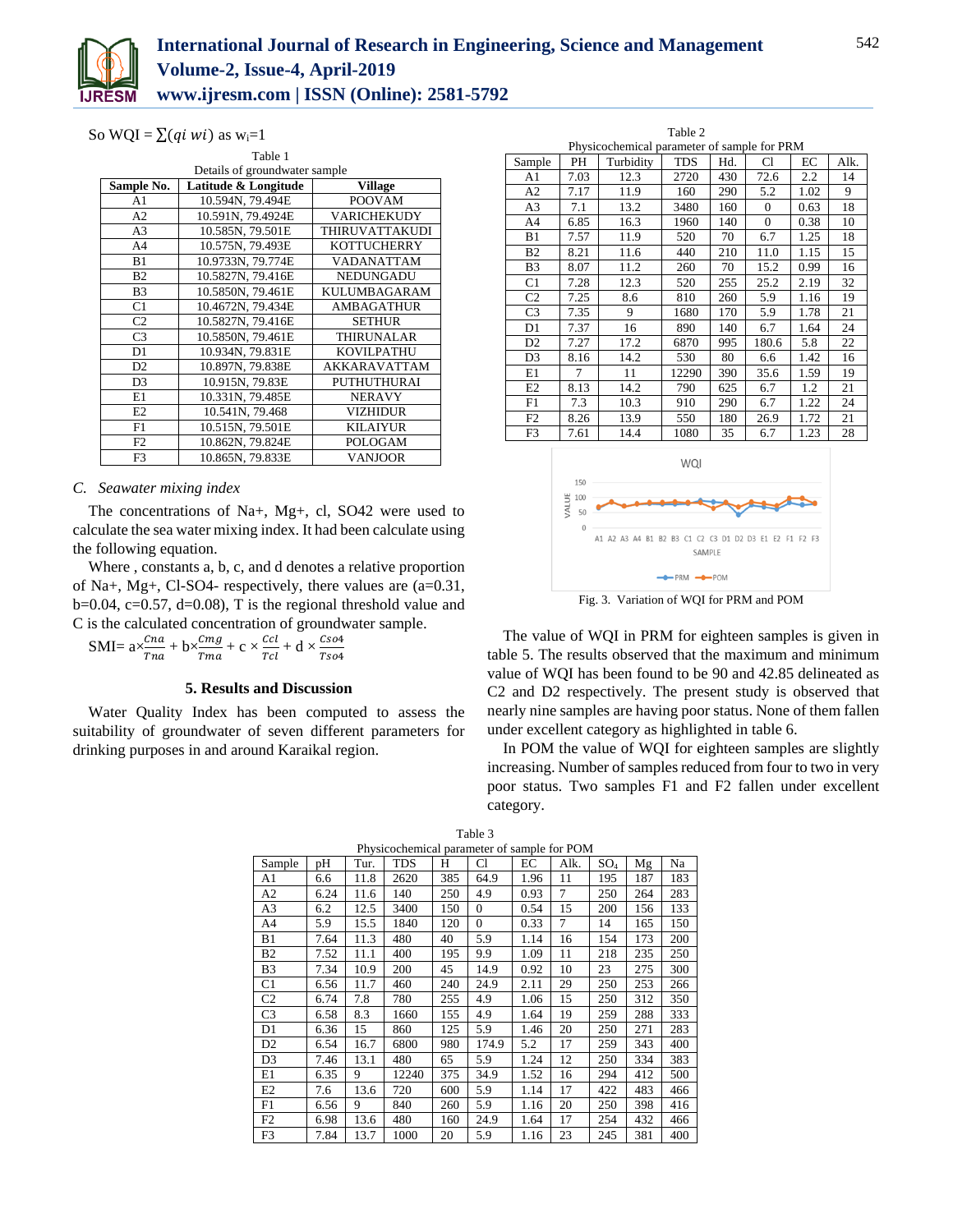

Table 4

| Quality rating scale for water quality parameters (qi) |                                    |                |              |               |            |  |
|--------------------------------------------------------|------------------------------------|----------------|--------------|---------------|------------|--|
| S. No.                                                 | Degree of pollution Rating $(q_i)$ | Normal $(100)$ | Slight(80)   | Stress $(50)$ | Famine (0) |  |
|                                                        | Ph                                 | $6.5 - 7.5$    | $7.51 - 8.0$ | $8.01 - 8.5$  | >8.5       |  |
|                                                        | Turbidity                          | $0 - 5.0$      | $5.1 - 7.5$  | $7.5 - 10.0$  | >10        |  |
|                                                        | <b>TDS</b>                         | $0 - 500$      | $501 - 1250$ | $1251 - 2000$ | >2000      |  |
|                                                        | Hardness                           | $0 - 300$      | $301 - 450$  | $451 - 600$   | >600       |  |
|                                                        | Ec                                 | $0 - 2$        | $2 - 4$      | $4 - 5$       |            |  |
|                                                        | Chloride                           | $0 - 250$      | $251 - 600$  | $601 - 1000$  | >1000      |  |
|                                                        | Alkalinity                         | $0 - 200$      | $201 - 400$  | $401 - 600$   | >600       |  |

Sea water mixing index was used to determine the ill effect of sea water intrusion into groundwater. By using cl, Mg, So4, and Na, SMI was calculated. The SMI of the groundwater is calculated for POM and the values are given in the table 7. All the eighteen samples are fallen under the category of "pure".

| Table 5        |                                     |         |  |  |  |  |
|----------------|-------------------------------------|---------|--|--|--|--|
|                | Water Quality Index for PRM and POM |         |  |  |  |  |
| Sample No.     | WOI PRM                             | WOI POM |  |  |  |  |
| A1             | 65.71                               | 68.57   |  |  |  |  |
| A2             | 85.71                               | 85.71   |  |  |  |  |
| A <sub>3</sub> | 71.42                               | 71.42   |  |  |  |  |
| A <sub>4</sub> | 78.57                               | 78.51   |  |  |  |  |
| B1             | 80                                  | 82.85   |  |  |  |  |
| B <sub>2</sub> | 78.57                               | 82.857  |  |  |  |  |
| B <sub>3</sub> | 78.57                               | 85.714  |  |  |  |  |
| C <sub>1</sub> | 80                                  | 82.857  |  |  |  |  |
| C <sub>2</sub> | 90                                  | 82.857  |  |  |  |  |
| C <sub>3</sub> | 85.71                               | 64.285  |  |  |  |  |
| D <sub>1</sub> | 82.85                               | 82.857  |  |  |  |  |
| D <sub>2</sub> | 42.85                               | 68.571  |  |  |  |  |
| D <sub>3</sub> | 75.71                               | 85.714  |  |  |  |  |
| E1             | 68.57                               | 80      |  |  |  |  |
| E2             | 61.42                               | 72.85   |  |  |  |  |
| F1             | 82.85                               | 97.14   |  |  |  |  |
| F2             | 75.71                               | 97.14   |  |  |  |  |
| F3             | 80                                  | 80      |  |  |  |  |

Table 6 Status of WQI in PRM

| <b>WOI</b> | <b>Status</b> | Sampling source number<br>under the status | Number of<br>sample |
|------------|---------------|--------------------------------------------|---------------------|
| $0 - 70$   | Very poor     | A1.D2.E1.E2                                | Four                |
| 71-80      | Poor          | A3, A4, B1, B2, B3, C1, D3, F2, F3         | Nine                |
| 81-90      | Good          | A2,C2,C3,D1,F1                             | Five                |
| >90        | Excellent     | None                                       | None                |

| Table 7              |  |
|----------------------|--|
| Status of WOI in POM |  |

| <b>WOI</b> | <b>Status</b> | Sampling source number<br>under the status | Number of<br>sample |
|------------|---------------|--------------------------------------------|---------------------|
| $0 - 70$   | Very poor     | A1.D2                                      | Two                 |
| 71-80      | Poor          | A3, A4, E1, E2, F3, B1                     | <b>Six</b>          |
| 81-90      | Good          | A2, B2, B3, C1, C2, C3, D1, D3             | Eight               |
| >90        | Excellent     | F1.F2                                      | Two                 |

### **6. Conclusion**

Groundwater samples were collected from eighteen different locations in Karaikal during Pre-monsoon and Post-monsoon. Ten parameters were analyzed and compared with BIS105000- 2012 and also each parameters were compared between PRM and POM. Seven physic-chemical parameters such as pH, turidity, EC, Alkalinity, Cl, TDS and hardness were used to

| Table 8        |                      |                 |                     |  |  |  |  |  |
|----------------|----------------------|-----------------|---------------------|--|--|--|--|--|
|                | Status of SMI in POM |                 |                     |  |  |  |  |  |
| Sample         | SMI                  | Nature of water | Depth of water (Ft) |  |  |  |  |  |
| A1             | 0.385                | <b>PURE</b>     | 25                  |  |  |  |  |  |
| A2             | 0.273                | <b>PURE</b>     | 30                  |  |  |  |  |  |
| A <sub>3</sub> | 0.139                | <b>PURE</b>     | 28-30               |  |  |  |  |  |
| A4             | 0.139                | PURE            | 28                  |  |  |  |  |  |
| B1             | 0.193                | <b>PURE</b>     | 1000-1200           |  |  |  |  |  |
| B <sub>2</sub> | 0.238                | <b>PURE</b>     | 1700                |  |  |  |  |  |
| B <sub>3</sub> | 0.306                | <b>PURE</b>     | 1000                |  |  |  |  |  |
| C <sub>1</sub> | 0.318                | <b>PURE</b>     | 30                  |  |  |  |  |  |
| C <sub>2</sub> | 0.319                | <b>PURE</b>     | 35                  |  |  |  |  |  |
| C <sub>3</sub> | 0.308                | <b>PURE</b>     | 35                  |  |  |  |  |  |
| D <sub>1</sub> | 0.275                | <b>PURE</b>     | 30                  |  |  |  |  |  |
| D2             | 0.852                | <b>PURE</b>     | 1500                |  |  |  |  |  |
| D <sub>3</sub> | 0.348                | <b>PURE</b>     | 1200                |  |  |  |  |  |
| E1             | 0.523                | <b>PURE</b>     | 20                  |  |  |  |  |  |
| E2             | 0.447                | <b>PURE</b>     | 1000                |  |  |  |  |  |
| F1             | 0.406                | <b>PURE</b>     | 20                  |  |  |  |  |  |
| F <sub>2</sub> | 0.431                | <b>PURE</b>     | 30                  |  |  |  |  |  |
| F <sub>3</sub> | 0.359                | PURE            | 1200-1500           |  |  |  |  |  |

calculate the WQI during PRM and POM and the results were compared.

Four parameters such as Na, Cl, Mg and SO4 were used to calculate the SMI in POM. The result shows that all the samples were within the limit. The study revealed the current stats of groundwater quality in Karaikal. From the above discussion it is clear that quality of groundwater is slightly better in POM when compared to PRM. WQI also concluded the same result. The samples were collected from the deep bore wells. The SMI result shows that all samples are in the "pure" state. So we concluded that there is no seawater intrusion into groundwater in that depth at which the samples were collected.

### **References**

- [1] Durgadevagi S, Annadurai. R and Mohan Meenu., Spatial and Temporal Mapping of Groundwater Quality using GIS based Water Quality Index (A Case Study of SIPCOT-Perundurai, Erode, TamilNadu, India, Indian Journal of Science and Technology, 2016, Vol 9.
- [2] Francis Andrade, H. B. Aravinda and E. T. Puttaiah., Studies on Mangalore coastal water pollution and its sources, Indian Journal of Science and Technology, 2011, Vol. 4, No. 5.
- [3] Funda Dökmen., Salinity and Seawater Intrusion into the Ground Water, Indian Journal of Science and Technology, 2012, Vol. 5.
- [4] Kayode Olusola.T, Aizebeokhai Azegbobor.P, Adewoyin Olusegun. O, Joel Emmanuel. J and Omeje Maxwell., Geochemical Analysis of Domestic Groundwater Sources in a Suburb of Ota, Southwestern Nigeria, Indian Journal of Science and Technology, 2016, Vol 9.
- [5] Lathaamani R, Janardhana. M.R, Suresha. S, Application of Water Quality Index Method to Access Groundwater Quality in Mysore city, Karnataka, India, International Conference on Innovations & Advances in Science, Engineering and Technology, 2014, Volume 3.